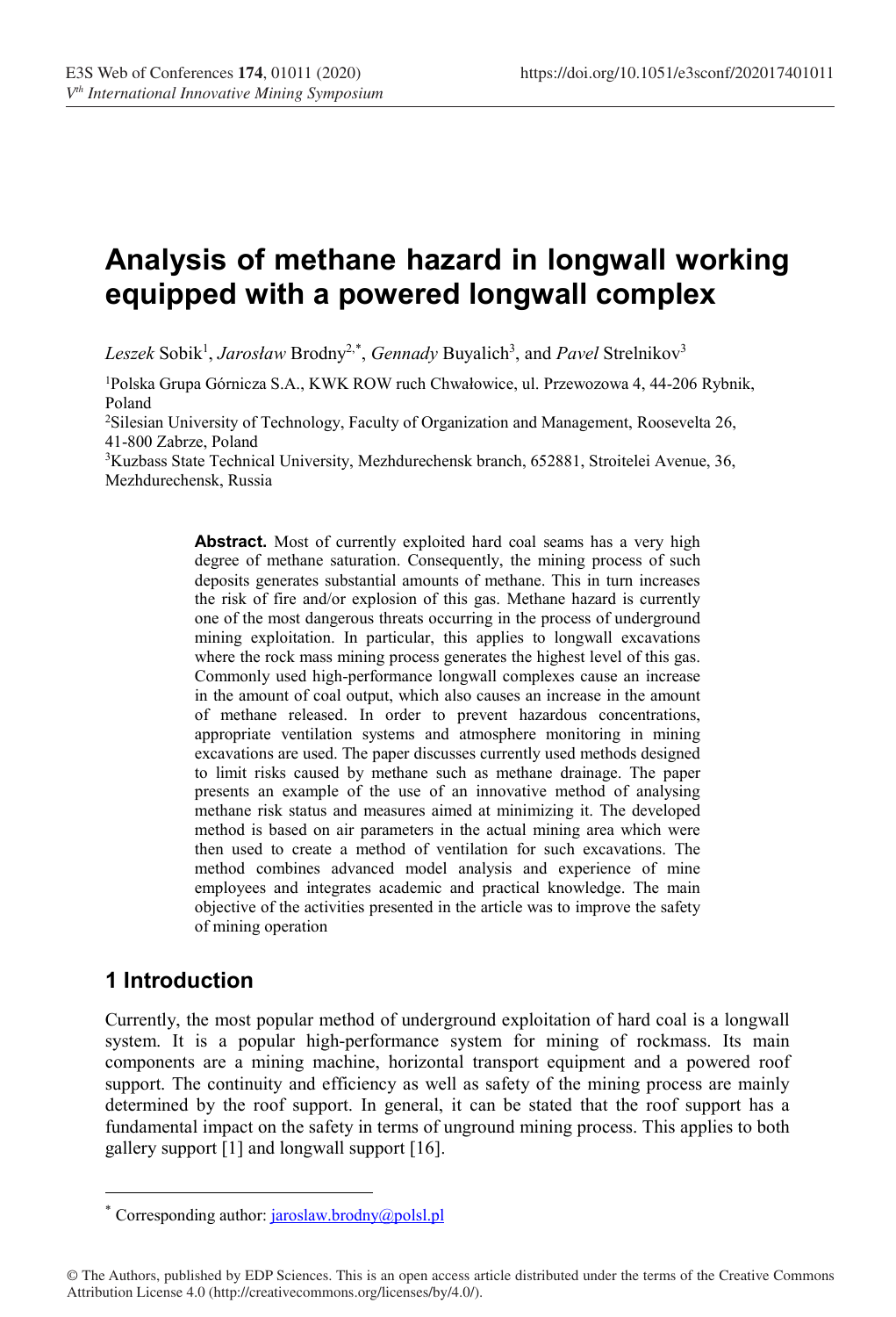A powered roof support is currently the most popular machine used in longwall mining. The powered roof support is designed to protect headings against the impact of the rock mass and allows to move the remaining machines of the longwall complex such as shearers or plow systems, mining machines, conveyors or crushers. The roof support comprises individual sections cooperating with each other. The protective roof support stays in contact with the gallery support in places where a longwall excavation intersects with a gallery. The area protected by the roof support, called a longwall excavation, is used also during the ventilation process [13]. Proper ventilation of an underground area is crucial for mining operation [10]. This particularly applies to the longwall excavation, where the basic mining process is conducted. Therefore, it can be assumed that the longwall excavation together with gallery excavations are a ventilation duct supplying the area with fresh air. The fresh air enters from one side, flows into the longwall area and flows out through the other side. Circulation of air in a longwall excavation is presented in Figure 1.



Fig. 1. Scheme of air circulation in a longwall excavation.

Apart from supplying the workers in the longwall excavation with fresh air, the ventilation system must prevent dangerous concentrations of methane. This gas is one of the biggest threats in the unground mining industry. It occurs in coal deposits and is released during mining. Methane is flammable and combustible when mixed with oxygen at certain concentrations. As a result, the dimensions of the excavation and the ventilation system must be designed to prevent such high levels of this gas [4, 8].

Underground coal deposits have various levels of saturation with methane, from nonmethane coal deposits to deposits with very high levels of methane saturation. Unfortunately, the level of saturation of currently exploited deposits increases simultaneously increasing the methane hazard. Deeper mining activity intensifies the possibility of others hazard including fire [2, 3] and climatic hazard as well as contributes to increased number of tremors. Seams deposited at greater depths are linked to associated hazards (fire, tremors, temperature and methane hazard combined) [7, 9]. All these factors contribute to the complexity of the mining process. Consequently, the selection of a proper ventilation system and roof support is challenging.

Among natural hazards, the most important from the point of view of ventilation safety are methane and fire hazards [11, 14, 15, 18]. The effects of fires and methane explosion are particularly dangerous. Methane hazard increases with the depth of mining activity and intensity of mining. Seventy-four methane fires occurred in Polish hard coal mines, with thirteen fatalities between 2007 and 2016 and also several methane explosions that led to twenty-eight fatalities [6]. The Polish mining industry extracted 44.44 million tonnes of coal from methane seams in 2018, while non-metallic seams produced 13.94 million tonnes of coal.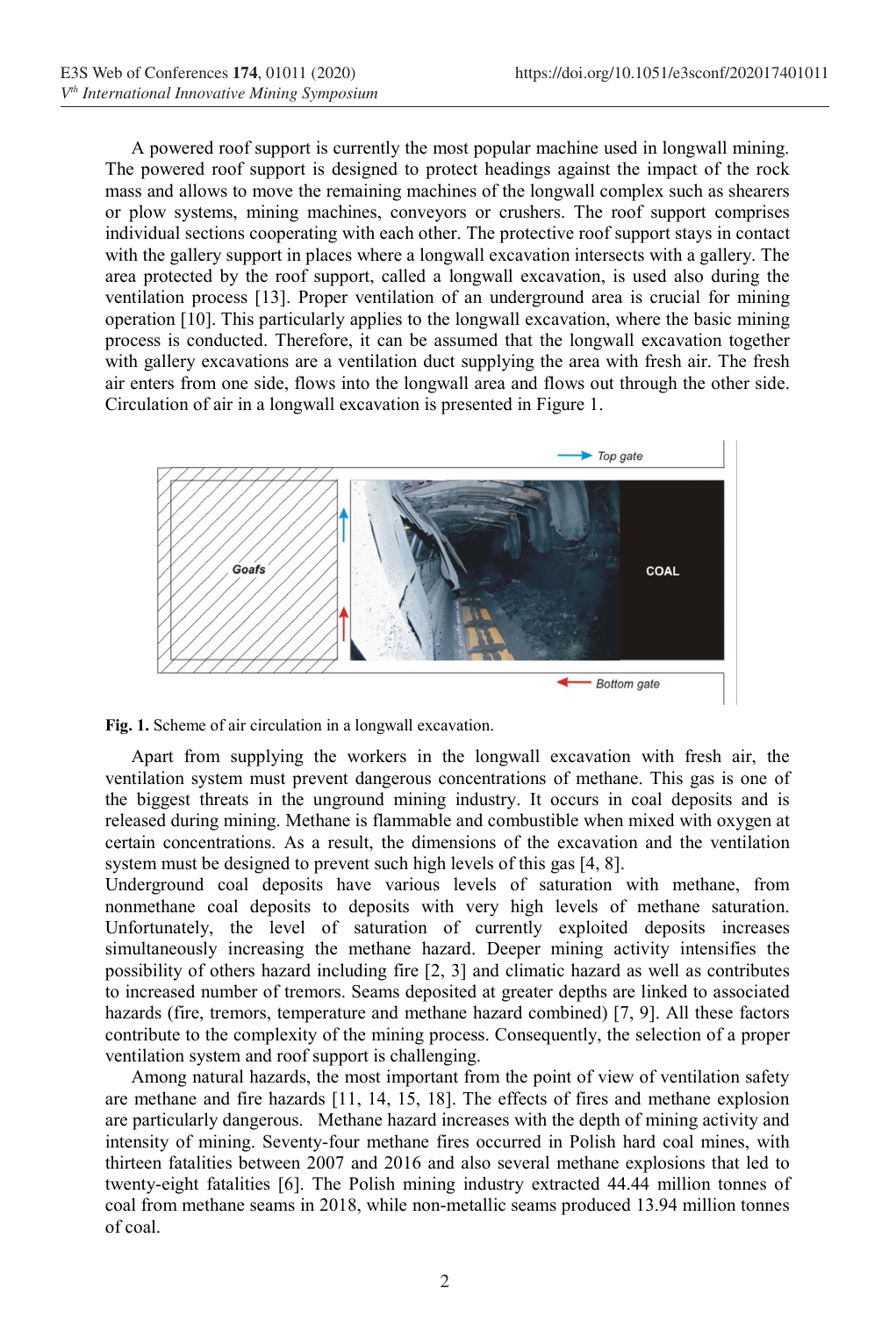It should be noted that methane is also a very valuable energy gas, which can be successfully used as a clean energy resource. The extraction of methane from coal has become a part of activities conducted by a mine with demethylation and methane capture gaining in popularity. The mine with the highest methane content in Poland in 2018 was KWK Budryk, with 155.23 million  $m^3$  of CH<sub>4</sub> in a year, which is 13 million  $m^3$  more compared to 2017 [6].

Nevertheless, methane poses a serious threat to this process in its essential operation. Thus, it becomes crucial to select an appropriate ventilation system and equipment for the excavations so as to prevent critical concentrations of this gas [5, 12, 17].

The article presents an example of a change in the longwall ventilation system during mining, which is quite unusual when it comes to mining. Complex and dangerous conditions that prevailed in this longwall when ventilating it with the U-type system made it necessary to either make changes or stop operation. In this case, it was decided to change the ventilation system from U- to Y-type. This decision made it possible to safely complete the operation, without major issues or dangerous events. Undoubtedly, this operation resulted in an improvement in safety in the longwall and showed new possible outcomes of modifying ventilation systems. The experience gained during the process will be used in other mines of Polska Grupa Górnicza S.A. as the company strives to improve the safety of the mining process.

#### 2 Selecting a proper longwall ventilation system

The purpose of the longwall excavation ventilation system is to supply air to a longwall in such a way as to prevent dangerous concentrations of methane and other gases. The effectiveness of dilution and quick methane removal from these excavations is largely determined by the selection of an optimal ventilation method. longwalls are ventilated using various methods also those including galleries [8, 12].

In Polish hard coal mines, a ventilation system is commonly based on the U-system, starting from the border and running to the mining site. This system is used for ventilation of high-performance longwalls, in case of high methane risk. It is also common, although to a lesser extent, to use Y-type systems in different varieties. The Y-type ventilation system is used in both methane and non-methane longwalls, with or without fire hazard. In the conditions of Polish mines, the Z- and H-type ventilation system is also used. The Z-type system requires minimal preparatory works before starting the operation, while the H-type system is used in case of high methane hazard.

Each of them has advantages and disadvantages. Prior to deciding which system is appropriate for certain conditions, a number of technical organisational requirements must be met. Moreover, the system must be economically viable. Diagrams of currently used ventilation systems in Polish hard coal mines are shown in Figure 2.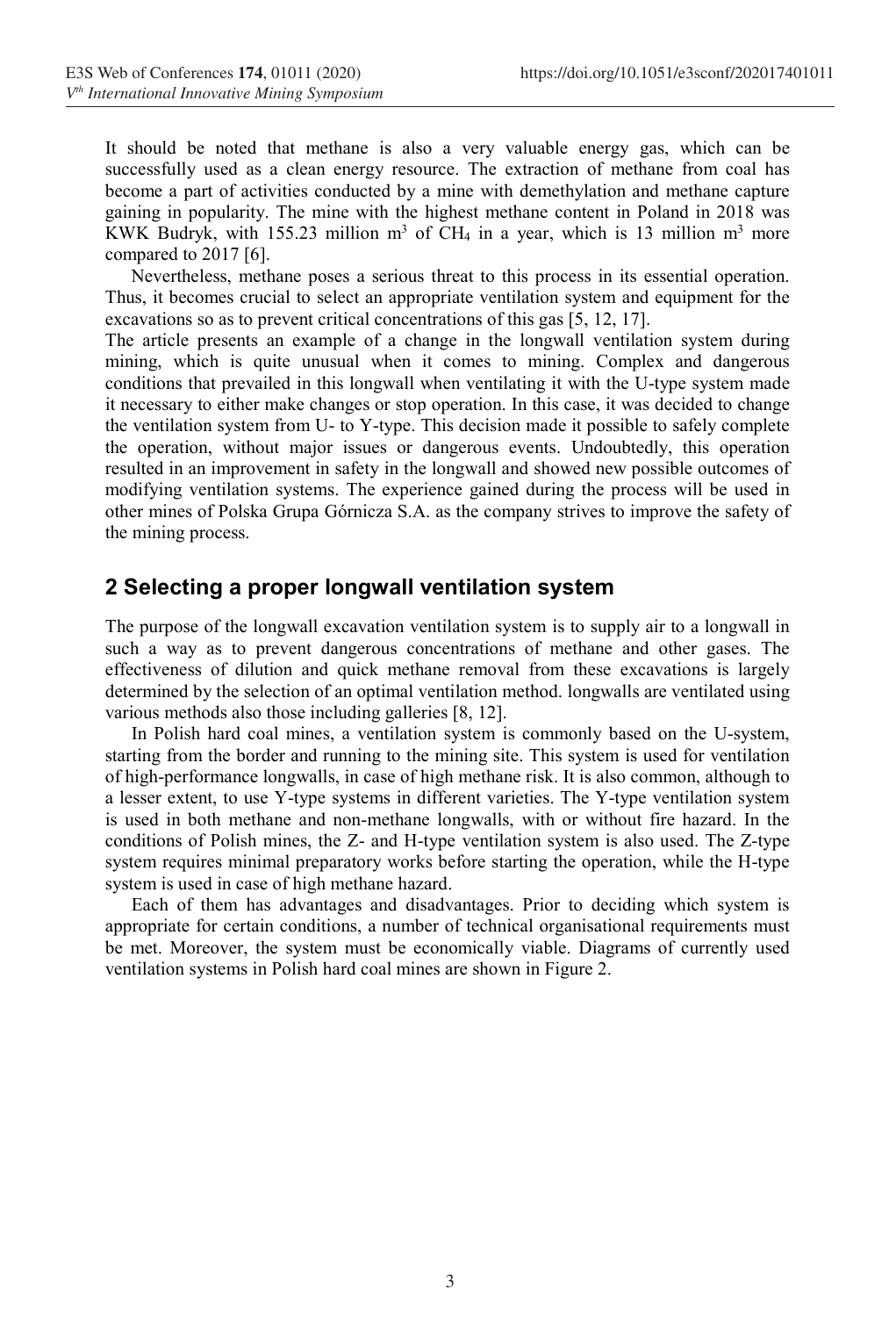

Fig. 2. Currently used ventilation systems in hard coal mines, U-type (a), Z-type (b), Y-type (c) and H-type system (d).

#### 3 Research on the optimal ventilation method

The article discusses a ventilation system in one of the actual longwalls exploited in an underground hard coal mine as an example of adapting the ventilation system to mining and geological conditions and increasing methane hazard. The longwall (S/z III-III, seam 408/1) was based on a longwall system with full cave-in of floor rocks from March 2018 to May 2019. It was 240m long, the panel was 870m long, mining thickness was 1.8m and the operating depth was between 645 and 780m. The seam 408/1 in the IIIz area was classified in the third category of methane hazard. The excavations of the S/III longwall area from the seam 408/1 together with the air discharge routes to the exhaust shaft are covered by the boundaries of the category III methane field, water hazard level I and class B coal dust explosion hazard.

This seam is free of methane and rock related hazards and with no cases of registered rock bursts. On the basis of the research on coal spontaneous combustion indexes carried out by the Central Mining Institute in Katowice, the seam 408/1 located in the area of the longwall covered by the analysis was qualified to group IV of spontaneous combustion indexes with high coal propensity to spontaneous combustion. The calculated spontaneous combustion index was Sza = 116 °C/min and the activation energy Ao = 47.9 kJ/mol. The designated incubation period of fire determined on the basis of laboratory tests, without taking into account fire prevention, was forty-seven days. The amount of air supplied to the longwall was 1000  $m^3/m$ in, and 2100  $m^3/m$ in to the longwall area. The predicted absolute methane content of the longwall for the extraction of 2400 t/d was  $35.36 \text{ m}^3\text{CH}_4/\text{min}$ . The absolute methane content was  $54.18 \text{ m}^3\text{CH}_4/\text{min}$ , the ventilation methane content was  $21.19$ m<sup>3</sup>CH<sub>4</sub>/min, and the amount of methane captured by demethanation was 32.99 m<sup>3</sup>CH<sub>4</sub>/min. The efficiency of demethanation was therefore about 60.8%.

There were numerous cases when methane concentration exceeded allowable values during the mining process. This resulted in power outages, which in turn resulted in interruptions in operation. This made it much more difficult to run the operation, disturbing the efficiency of the process and leading to the danger of explosion or methane fire.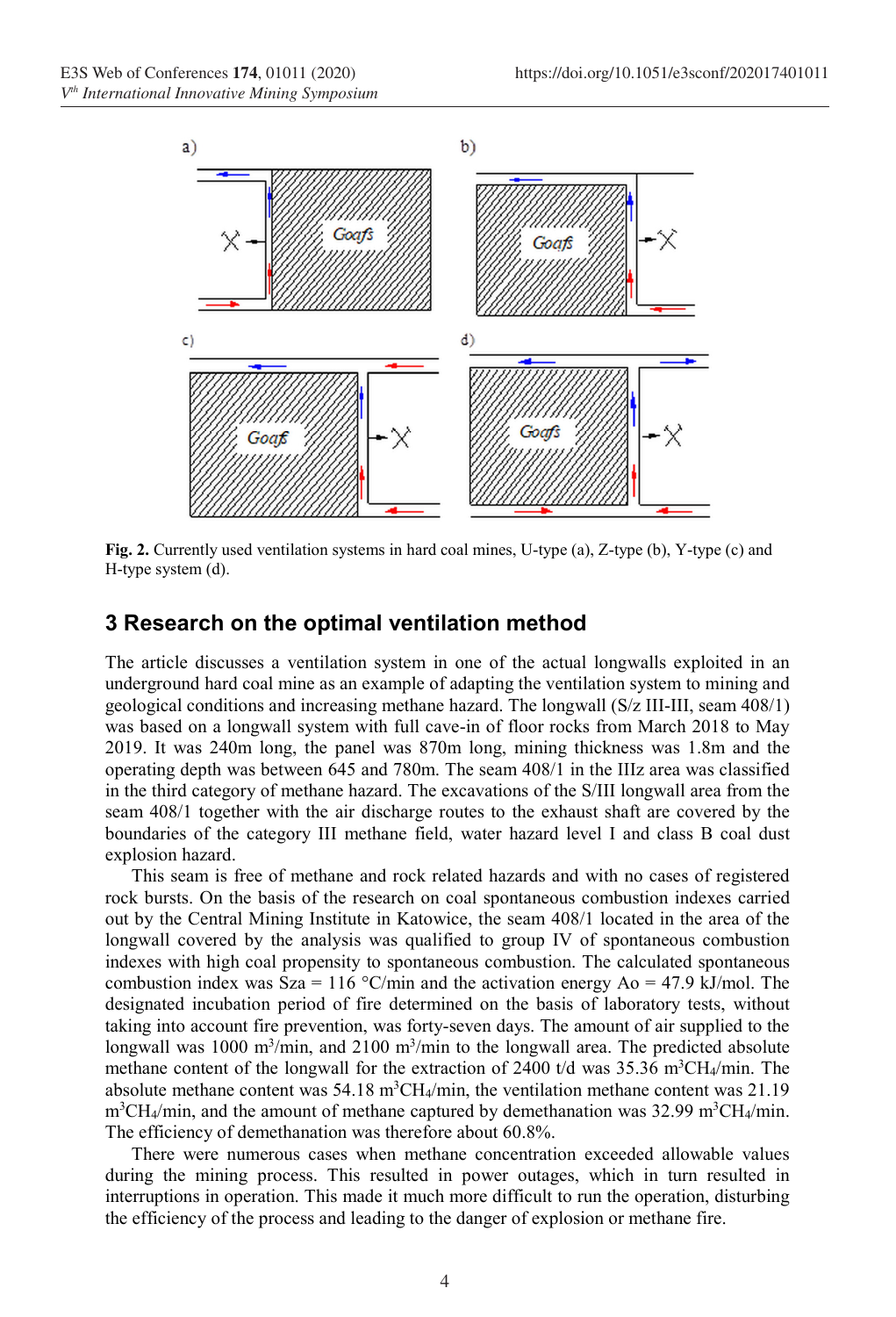The list of ventilation parameters for this longwall (ventilated by the U-type system) together with the number of registered cases when permissible methane concentrations were exceeded, is presented in Table 1.

| Month      | Air volume<br>$\left[\text{m}^3/\text{min}\right]/\left[\text{m}^3/\text{s}\right]$ | Absolute methane content<br>(average/month) $[m^3CH_4/min]$ | CH <sub>4</sub> % limit<br>value exceeded |
|------------|-------------------------------------------------------------------------------------|-------------------------------------------------------------|-------------------------------------------|
| VI         | 990/16.50<br>1377/22.95                                                             | Vent. 17.71<br>Demet. 23.72<br><b>Total 41.43</b>           | 54                                        |
| VII        | 954/15.90<br>1395/23.25                                                             | Vent. 15.23                                                 |                                           |
| <b>VII</b> | 968/16.14<br>1458/24.30                                                             | Demet. 23.95<br><b>Total 39.18</b>                          | 290                                       |
| VIII       | 986/16.44<br>1422/23.70                                                             | Vent. 16.41                                                 |                                           |
| VIII       | 998/16.64<br>1278/21.30                                                             | Demet. 28.09<br><b>Total 44.50</b>                          | 159                                       |

Table 1. Results of measurements for a longwall with U-type ventilation system.

The conditions of this area were improved by changing the ventilation system to a Ytype system.

This decision was followed by number of other changes. It was agreed that further operation based on the U-type system may result in discontinuation of the mining process.

After applying the Y-type ventilation system, the measurements were repeated, and much more favourable results were observed in terms of critical concentrations of methane. The results are presented in Table 2.

Table 2. Results of measurements for a longwall with a Y-type ventilation.

| Month | Air volume<br>$\left[\text{m}^3/\text{min}\right]/\left[\text{m}^3/\text{s}\right]$ | Absolute methane content<br>(average/month)<br>[m <sup>3</sup> CH <sub>4</sub> /min] | $CH4%$ limit<br>value<br>exceeded |
|-------|-------------------------------------------------------------------------------------|--------------------------------------------------------------------------------------|-----------------------------------|
| IX    | 1000/16.66<br>1583/26.39                                                            | Vent. 15.08<br>Demet. 29.15<br><b>Total 44.23</b>                                    | 3                                 |
| X     | 1037/17.29<br>549/9.15<br>1696/28.27                                                | Vent. 21.19<br>Demet. 32.99<br><b>Total 54.18</b>                                    | 4                                 |
| XI    | 1033/17.22<br>585/9.75<br>1705/28.42                                                | Vent. 21.89<br>Demet. 30.64<br>Total 52.53                                           | $\overline{c}$                    |
| XII   | 1040/17.34<br>567/9.45<br>1601/26.68                                                | Vent. 21.60<br>Demet. 25.69<br><b>Total 38.29</b>                                    |                                   |

The research team measured changes in methane concentration in pivotal areas twice– prior to and after the ventilation system was changed.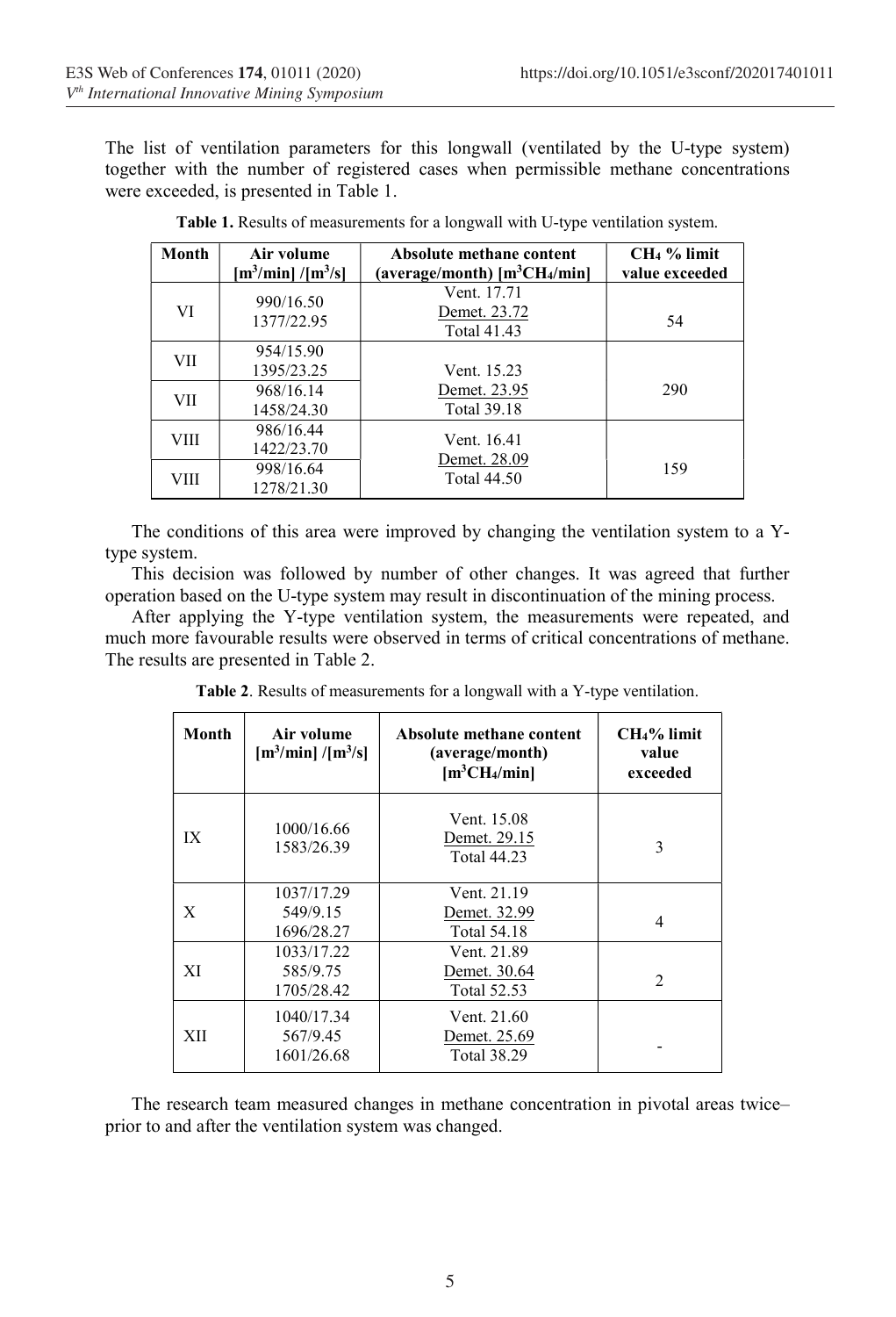

Fig. 3. Methane concentration; with U- and Y-type ventilation system.

The analysis of the results indicates that the change from the U-type ventilation system to Y-type has resulted in a significant improvement of working conditions. The methane concentration and the number of stoppages caused by these exceedances have decreased.

## 4 Conclusion

The example presented in the paper clearly indicates that adequate ventilation system is crucial for the safety and efficiency of the mining exploitation process. The amount of methane emitted during the initial operation of the longwall based on the U-type ventilation system was only slightly dependent on the actual daily output. Due to the fact that the permissible methane content at the longwall outlet is exceeded during mining operation, it was decided to change the type of a ventilation system. The initial U-type ventilation system with one-sided air supply and discharge along the body of coal was replaced with the Y-type ventilation system. As expected, the changed increased the efficiency of demethanation and caused the removal of the zone of high concentrations of methane from the immediate vicinity of the longwall. This has significantly reduced the number of times when CH4 concentrations were exceeded, as shown in Table 2. Proper analysis and selection should be conducted in the initial phase of planning. The conditions of the mining area presented in the paper allowed to conduct analysis and selection after the longwall had been developed which improved the safety of the whole mining process.

### **References**

- 1. J. Brodny, Arch. Min. Sci. 56:2, 303-318 (2011)
- 2. J. Brodny, M. Tutak, 16th Intern. Multidisci. Scie. SGEM Conf. Proce., 1:2, 299-306 (2016)
- 3. J. Brodny, M. Tutak, J. of Appli. Fld. Mech. 11:3, 545-553 (2018)
- 4. J. Brodny, M. Tutak, Publ. on HRČ. Tehn. Vjes. Tech. Gaze. 25:1, 271-276 (2018)
- 5. D. Felka, J. Brodny, Pol. Spri. Intern. Publi. AG, Intel. Syst. in Prod. Engine. and Mainte. ISPEM, Adva. in Intel. Syst. and Comp. 637, 151-160 (2017)
- 6. Raport 2018. Górnictwo Węgla Kamiennego w Polsce (GWKP, Kraków, 2019)
- 7. M. Tutak, J. Brodny, IOP Conf. Series: Earth Envir. Sci., 95, 042025 (2017)